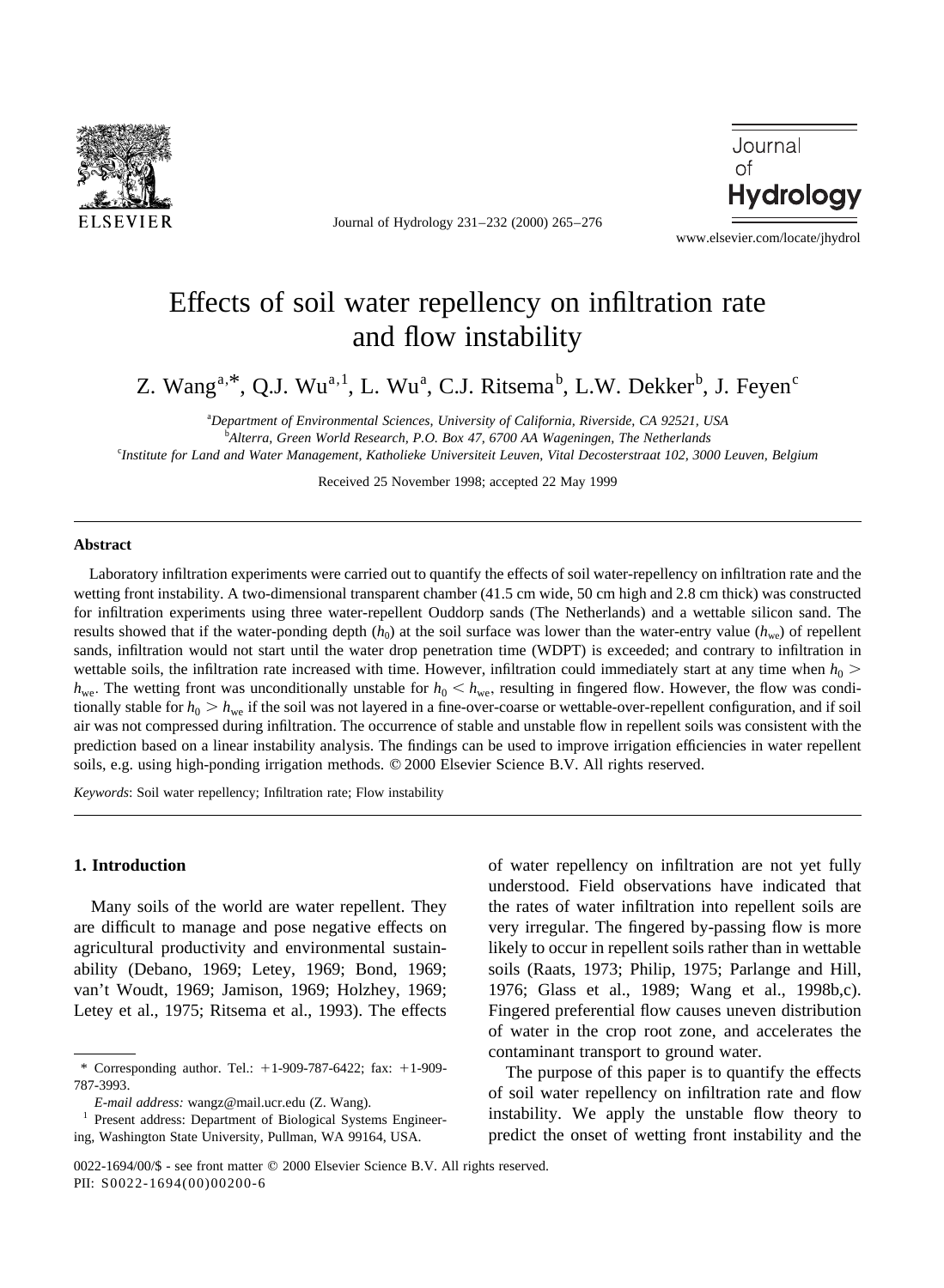occurrence of fingering in the vadose zone of waterrepellent soils. Two-dimensional chamber experiments were carried out to study the dynamics of infiltration and fingering in three Ouddorp repellent sands of The Netherlands. The results are compared with infiltration and fingering in a wettable sand of the same texture.

#### **2. Theoretical analysis**

Little is known from previous publications about the law of infiltration into repellent soils. Experimental studies have indicated that infiltration into repellent soils is complicated by the occurrence of fingering in porous media. Many field and laboratory studies have shown that fingering occurs in both wettable and repellent soils, not only in structureless sandy soils but also in structured loam and clay soils, and under both rainfall and irrigation conditions (Parlange and Hill, 1976; Starr et al., 1978, 1986; Clothier et al., 1981; Diment and Watson, 1985; Jury et al., 1986; Hillel and Baker, 1988; Glass et al., 1988, 1989; Butters et al., 1989; Kung, 1990; Ghodrati and Jury, 1990; Baker and Hillel, 1990; Roth et al., 1991; Ghodrati and Jury, 1992; Selker et al., 1992; Jury and Flühler, 1992; Ritsema et al., 1993; Flury et al., 1994; Liu et al., 1994; Nieber, 1996; Held and Illangasekare, 1995; Dekker and Ritsema, 1994, 1995). Many investigators suspect that factors leading to fingering may include vegetation, microtopography, irrigation method, soil water-repellency, soil layering, and soil macropores. However, theoretical analyses suggest that fingering can be induced by the onset of flow instability at the wetting front between two qualitatively different fluids. Fingering may take place in two-fluid flow even if there is no porous structure, e.g. in cracks or the Hele–Shaw cells (Saffman and Taylor, 1958). It is then possible that many of the aforementioned factors can induce wetting front instability in different ways.

The original linear instability analyses of Saffman and Taylor (1958) considering viscous and gravitational forces, and of Chuoke et al. (1959) and Wang et al. (1998c) later including capillary forces, resulted in theoretical criteria for the onset of instability at the wetting front. According to Wang et al. (1998c), the condition for the onset of instability at the interface of two immiscible fluids in a porous medium is

$$
V + \frac{e(\rho_{\rm w} - \rho_{\rm nw})gk\cos\beta}{(\mu_{\rm w} - \mu_{\rm nw})} - \frac{e|\sigma^*|k\alpha^2}{(\mu_{\rm w} - \mu_{\rm nw})} > 0 \quad (1)
$$

where *V* is the infiltration rate, the subscript w refers to the wetting fluid and nw the nonwetting fluid; *e* indicates the wettability of the driving fluid to the porous medium ( $e = 1$  for the wetting fluid displacing the nonwetting fluid, and  $e = -1$  for the reversed displacement);  $\rho$  is the density and  $\mu$  the viscosity of the fluids, *g* the acceleration due to gravity, *k* the effective permeability of the porous medium,  $\beta$  the angle between the gravitational direction and the direction of the flow,  $\sigma^*$  the effective macroscopic interfacial tension, and  $\alpha$  the magnitude of a disturbance to the wetting front.

During vertical infiltration ( $\beta = 0$ ) of water into the vadose zone, the density and viscosity of air are negligible. Thus Eq. (1) can be reduced (Wang et al., 1998c) into

$$
\frac{|h_{we}|^3}{c} < \frac{V}{K_s} < 1 - \frac{|h_{we}|^3}{c} \tag{2}
$$

where  $K_s$  is the natural saturated conductivity,  $h_{\text{we}}$  the water-entry value of the porous medium, and *c* is a constant indicating the relative effects of the maximum wetting front perturbation and microscopic heterogeneity on flow instability. According to the experiments by Yao and Hendrickx (1996),  $c \approx$ 175000 if  $h_{\text{we}}$  is in cm of water height. Thus, it can be predicted that the downward infiltration wetting front is unstable in porous media with  $|h_{we}| <$ 42 cm; otherwise the wetting front is stable.

Assuming a sharp wetting front for the initially stable infiltration flow, the infiltration rate *V* can be expressed as

$$
V = K_{\rm s} \left( 1 - \frac{h_{\rm af} + h_{\rm we} - h_0}{L} \right) \tag{3}
$$

where  $h_0$  is the water pressure head at the soil surface,  $h_{\text{af}}$  the gauge air pressure head below the wetting front,  $h_{\text{we}}$  the water-entry pressure of the porous medium, and *L* the depth of the wetting front. In most fingering-prone sandy soils  $|h_{we}| < 10$  cm, thus the capillary effect on wetting front instability is negligible. Substituting Eq. (3) into Eq. (2) while assuming  $|h_{we}|^3/c = 0$ , one obtains two alternative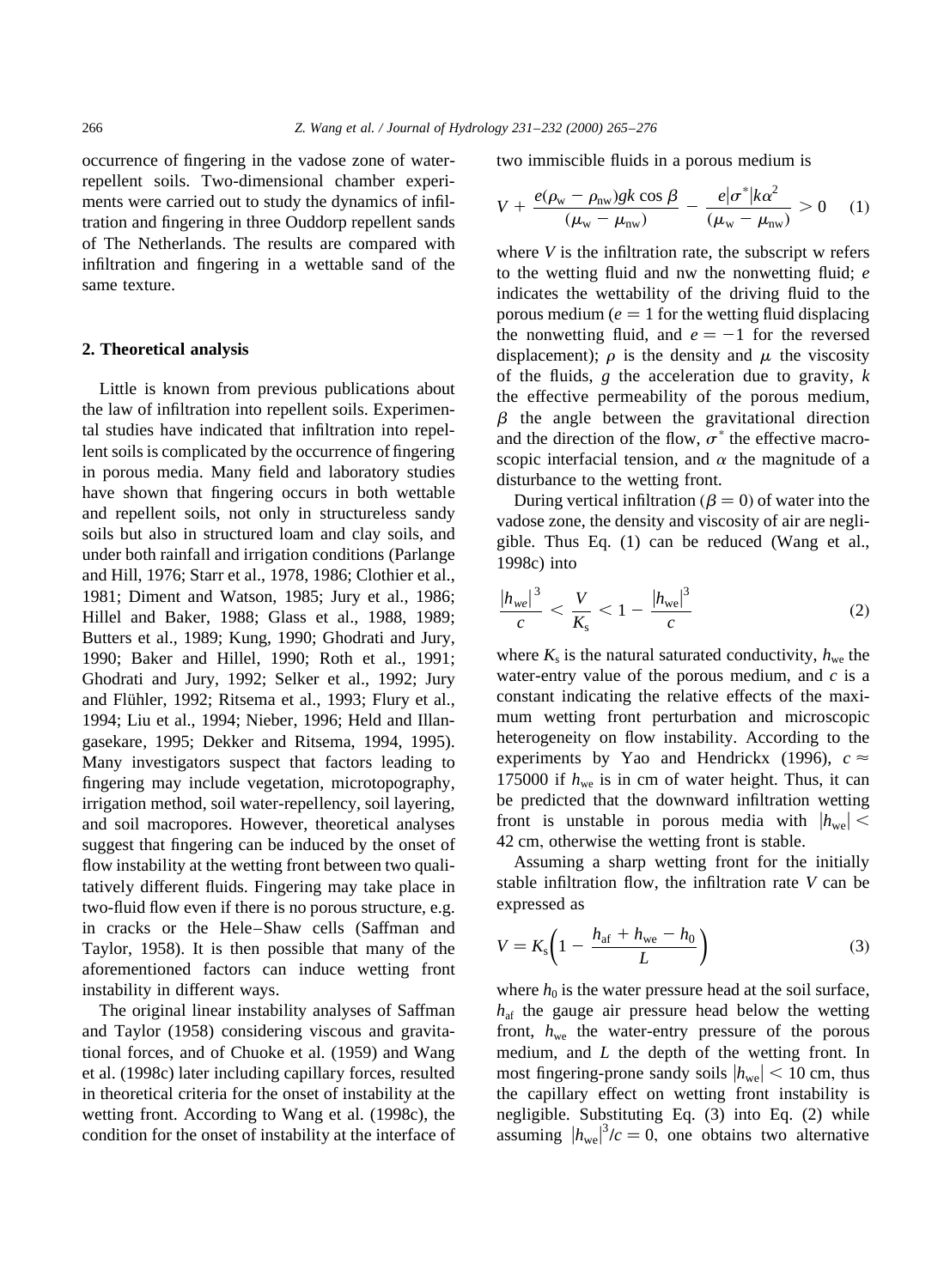| Table 1                                           |  |  |  |
|---------------------------------------------------|--|--|--|
| Properties of the porous media used in this study |  |  |  |

| Porous medium type                                        | $\gamma_d$ , Dry bulk density<br>$(g/cm^3)$ | $\phi$ , Total porosity for<br>$\rho_s = 2.65$ (cm <sup>3</sup> /cm <sup>3</sup> ) | $K_s$ , Saturated water<br>conductivity (mm/min) | $h_{\rm we}$ , Water-entry value<br>(cm) |
|-----------------------------------------------------------|---------------------------------------------|------------------------------------------------------------------------------------|--------------------------------------------------|------------------------------------------|
| Water wettable sand<br>Water repellent sands <sup>a</sup> | 1.52                                        | 0.43                                                                               | 15.4                                             | -9                                       |
| 1st Horizon (humose topsoil)                              | l.41                                        | 0.47                                                                               | 7.99                                             | 12                                       |
| 2nd Horizon (transition layer)                            | l .54                                       | 0.42                                                                               | 8.01                                             |                                          |
| 3rd Horizon (bottom layer)                                | . 59                                        | 0.40                                                                               | 8.11                                             |                                          |

<sup>a</sup> Sands of Ouddorp, The Netherlands.

criteria for predicting the onset of wetting front instability:

$$
V < K_{\rm s} \tag{4}
$$

and

$$
F = h_0 - h_{\rm wb} - h_{\rm af} < 0 \tag{5}
$$

Thus, any time when  $V < K_s$ , or the net matrix potential difference  $(F)$  across the wetted layer is less than zero (i.e. opposing the downward flow of water), the wetting front is unstable resulting in fingering. Otherwise, the flow should be stable manifesting a uniform and sharp wetting front. Eq. (4) is the criterion of Parlange and Hill (1976), whereas Eq. (5) is identical to the criteria suggested by Raats (1973) and Philip (1975). We refer to Eq.  $(4)$  as the velocity  $(V)$  criterion, and Eq. (5) as the pressure head (*F*) criterion in this paper.

According to Eq. (5), wetting front instability can be induced by the individual or combined effects of three factors: (a) a decrease in surface pressure head  $h_0$ , for instance during redistribution of water following infiltration  $(h_0 < 0)$ ; (b) an increase in water-entry value  $h_{we}$  due to, for instances, the presence of a fineover-coarse layering in the direction of flow, the occurrence of macropores  $(h_{we} \approx 0)$ , and infiltration into water repellent soils  $(h_{we} > 0)$ ; and (c) an increase in soil air pressure below the wetting front. Diment and Watson (1985) confirmed fingering as caused by factor (a). Hill and Parlange (1972), Glass et al. (1991), Baker and Hillel (1990), and Selker et al. (1992) focused on fingering in the fine-over-coarse layered soils. Fingering due to air entrapment was confirmed by White et al. (1976) with experiments in the Hele–Shaw cells and by Wang et al.

(1998a,b) in a sandy soil. Numerous other experiments have indicated preferential flow due to soil macropores and a combination of the aforementioned factors.

In the repellent soils, fingered flow was observed by Ritsema et al. (1993) and Hendrickx et al. (1993). According to Eq. (5), assuming  $h_{\text{af}} \equiv 0$ , the unstable flow should occur when  $h_0 < h_{\text{we}}$ . In other words, the flow is unstable when the surface pressure head is lower than the water-entry value that is positive in repellent soils.

Field soils are heterogeneous and layered. The topsoil is often macroporous or sometimes waterrepellent. The soil air can easily be entrapped during high-intensity rainfalls or ponded surface irrigation events. The soil surface is otherwise under non-ponding infiltration or drainage conditions resulting in negative water heads at the soil surface. All these natural conditions tend to induce unstable flow. Hence, fingering is more likely a common phenomenon rather than the exceptions in the field.

### **3. Experimental materials and methods**

The purposes of the experiments are to measure the rate of infiltration in repellent soils; to identify conditions for the occurrence of fingered preferential flow in repellent soil; to verify the accuracy of Eqs. (4) and (5) with respect to the observed unstable flow patterns; and to compare the results with infiltration rates and occurrence of fingering in a wettable soil. The effects of soil water repellency and natural air compression on infiltration rate and occurrence of fingering were also investigated.

The Ouddorp water-repellent sands of The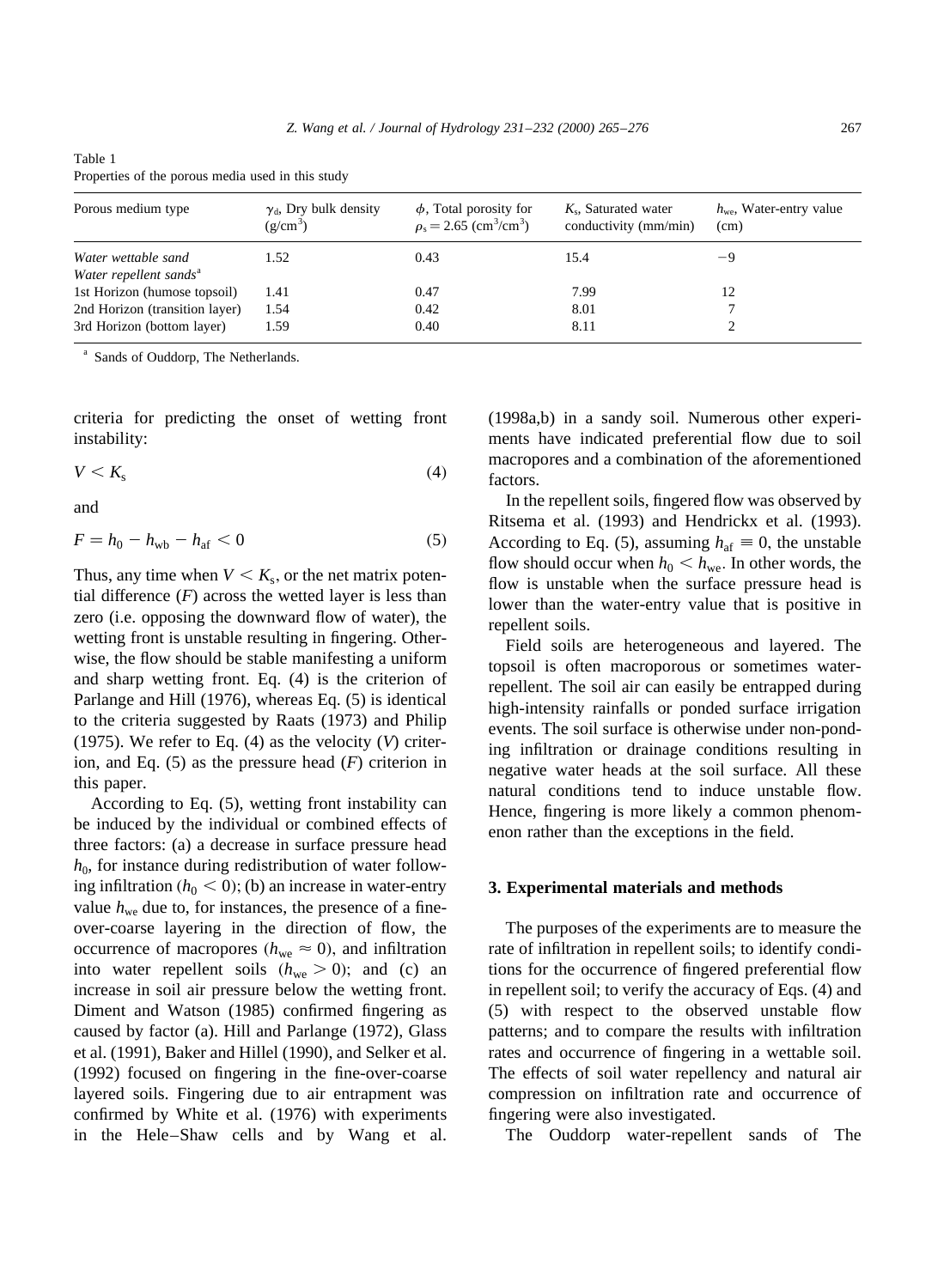Table 2 Matrix of laboratory experiments

| Porous medium and<br>air flow combination                   | A, Air-drained | B, Air-confined |
|-------------------------------------------------------------|----------------|-----------------|
| 1. Homogeneous sand                                         | I              | П               |
| 2. Homogeneous<br>repellent sand                            | Ш              | IV              |
| (1st horizon)<br>3. Homogeneous<br>repellent sand           | V              | VI              |
| (2nd horizon)                                               |                |                 |
| 4. Homogeneous<br>repellent sand                            | VІІ            | VIII            |
| (3rd horizon)                                               |                |                 |
| 5. Three-layer water<br>repellent sands                     | IX             | X               |
| $(h_0 < h_{we})$                                            |                |                 |
| 6. Three-layer water<br>repellent sands<br>$(h_0 > h_{we})$ | ХI             | XН              |

Netherlands (Ritsema et al. 1993) and a water-wettable silicon sand (Wang et al., 1998a) were used in this study. The sands were initially oven-dried under  $105^{\circ}$ C for 24 h and then placed in the open air for at least 2 days before use. Hydraulic parameters of the two sands are listed in Table 1. The saturated hydraulic conductivity was measured using the constanthead method. The water-entry value  $(h_{we})$  of the wettable sand was measured using the tension-pressure infiltrometer (TPI) method (Wang et al., 2000). The water-entry values of the repellent sands were measured using a water-ponding (WP) method (Wang et al., 1998b).

A Plexiglas slab chamber was constructed for 2D visualization of the dynamic infiltration flow in the repacked soils. The inside dimension of the chamber was 2.8 cm thick, 41.5 cm wide and 60 cm deep. The soil air phase was treated in two ways. When the soil air is allowed free to drain from ahead of the wetting front through an air exit at the bottom, the system condition is refereed to as an "air-draining" condition. In contrast, when the air is allowed to escape only from the soil surface, the system is refered to as an "air-confined" condition. The soil air pressure head  $(h_{\text{af}})$  below the wetting front was measured using a water manometer. Control of soil surface water head  $(h_0)$  and measurement of the infiltration rate (*V*) were achieved by the use of a tension-pressure infiltrometer (Perroux and White, 1988). Water was uniformly applied to the soil surface through an inverted T tube (Wang et al., 1998b).

Six experiments for 12 different combinations of the two soils and two air-flow conditions were carried out (Table 2). The dry sand was packed into the 2D chamber using a funnel-extension-randomizer assembly and a drop impact method (Glass et al., 1989). When preparing the repellent soil with different horizons, care was taken to maintain a clear textural interface and good contact between the layers. The surface of the packed soil was carefully smoothed and levelled.

After a complete packing and set-up installation, the infiltration was then initiated by simply turning on the TPI. The development of wetting fronts behind the transparent Plexiglas plate, the falling water level in the TPI, and the gauge air pressure change in the water manometer, were recorded using video and photo cameras.

## **4. Results and analyses**

The recorded changes with time *t* of the infiltration rate *V*, the water pressure head  $h_0$  at the soil surface, the air pressure  $h_{\text{af}}$  ahead of the wetting front (in case  $h_{\text{af}} > 0$ ), and the water pressure difference  $F = h_0$  $h_{\text{we}} - h_{\text{af}}$ , are shown in Figs. 1–4. The advance of wetting fronts for the corresponding experiments are shown in Figs. 5–8.

## *4.1. Infiltration into a homogeneous wettable sand*

Water infiltration into the homogeneous wettable sand, without air-entrapment, was stable as predicted since the rate of infiltration *V* was always higher than the saturated hydraulic conductivity  $K_s$  (Fig. 1a). The wetting front propagation was always stable manifesting a sharp wetting front (Fig. 5a). The stable flow condition was consistent with both the *V* and *F* criteria  $(V > K<sub>s</sub>$  and  $F > 0$ ). The air-confined infiltration in the wettable sand resulted in unstable flow as shown in Figs. 1b and 5b. The gauge air pressure  $h_{\text{af}}$  abruptly rose at the start of infiltration. Then, air bubbles intermittently escaped from the soil surface, which led to fluctuations in  $h_{\text{af}}$  and *F* as shown in Fig. 1b. When the instability criterion  $V \leq K_s$  was satisfied at about  $t =$ 3 min and the criterion  $F < 0$  satisfied at  $t = 1$  min,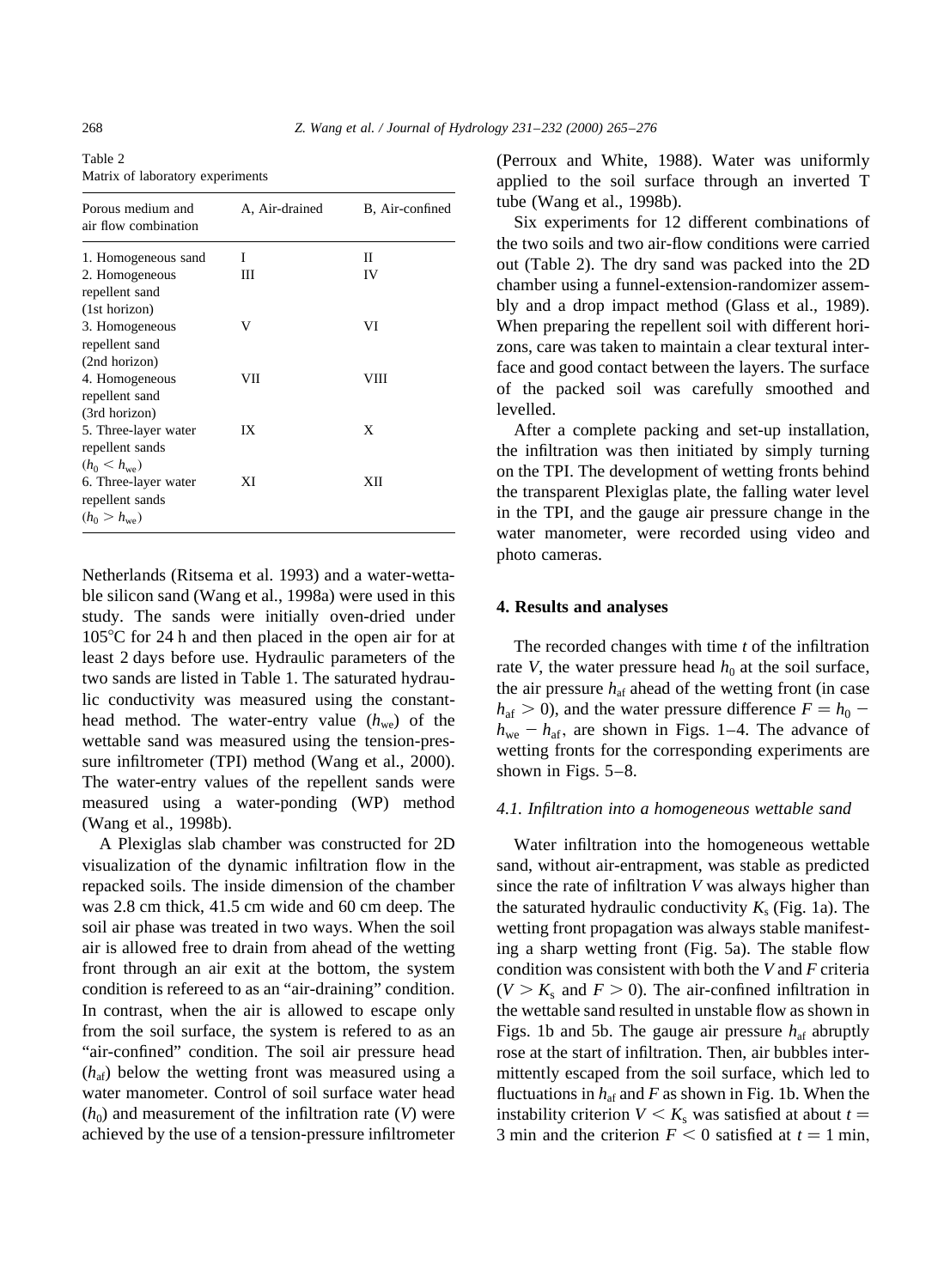

Time  $t$  (min)

Fig. 1. Variation of infiltration rate, *V*, surface water head  $h_0$ , gage air pressure head,  $h_{af}$ , and pressure head difference  $F = h_0 - h_{we} - h_{af}$ , with respect to infiltration time  $t$  in a wettable silicon sand: (a) air-draining condition; and (b) air-confined condition.  $K_s$  indicates the soil's saturated hydraulic conductivity.

the wetting front became unstable at about  $t = 2$  min. The flow became fingered after  $t = 5$  min. Two fingers appeared in the limited chamber as shown in Fig. 5b.

#### *4.2. Infiltration into homogeneous repellent sands*

Dynamics of water infiltration into separately packed three horizons of Ouddorp sands are shown in Fig. 2. In all the three repellent horizons, the infiltration rate *V* was initially zero despite the ponding depths  $(h_0)$  at the soil surface. In the most repellent sand (top horizon), water started to infiltrate after a ponding time *t* exceeded 30 min (Fig. 2a) that is approximately the water drop penetration time of the repellent sands (Ritsema et al., 1993). Notice that the infiltration rate increased with time, which

is contrary to the law of infiltration in the wettable sand (Fig. 1a). In the lesser repellent second and third horizons, the required water drop penetration time was about 5 and 2 min, respectively. The infiltration rates were very low. The instability criteria,  $V < K<sub>s</sub>$  and  $F < 0$ , were satisfied in the above three experiments, and the wetting fronts indeed became fingered. The fingered flow patterns in the second and third horizons are shown in Fig. 6a and b, respectively. The wetting front in the third horizon was initially stable corresponding to the satisfied stability criteria  $V > K_s$  and  $F > 0$  as shown in Fig. 2c. Our experiments in the air-confined conditions indicated that soil air was not compressed due to very slow infiltration rate in the repellent sands. The flow patterns were almost the same as under the air-draining condition.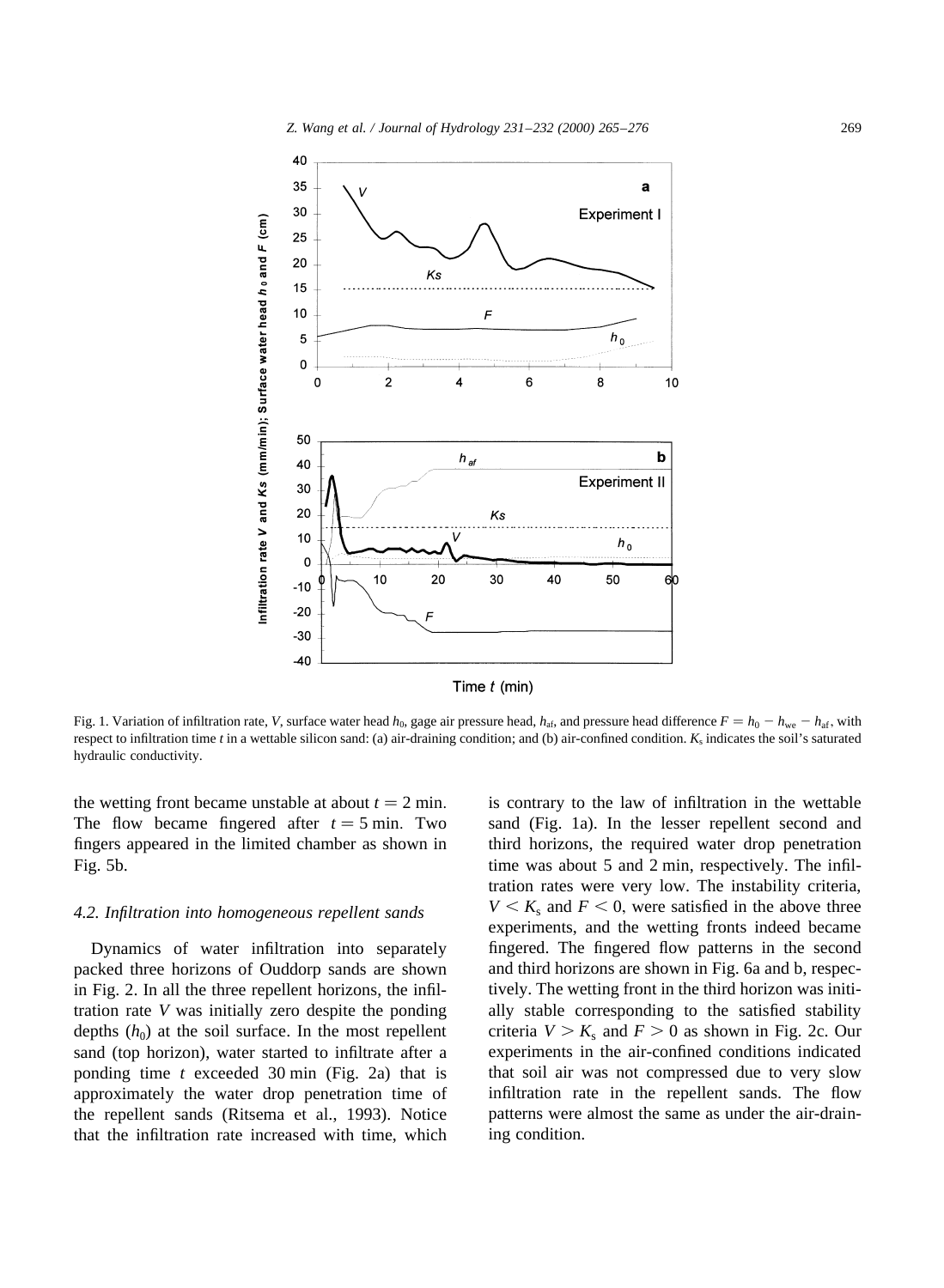

Fig. 2. Infiltration into the Ouddorp water-repellent sands: (a) the most repellent first horizon; (b) less repellent second horizon; and (c) least repellent third horizon (symbols are as defined for Fig. 1).

The experimental results indicate that infiltration into the repellent sands was very slow and fingered in contrary to high-rate and stable infiltration in the wettable sand. When soil air was entrapped and compressed, flow in both the wettable and repellent sands behaved similarly with low infiltration rate and fingered flow patterns.

# *4.3. Infiltration into layered repellent sands under low-ponding heads*

The Ouddorp repellent sands were packed into the 2D chamber in a three-layer configuration. The most repellent sand (first horizon) was on the top 10 cm, the moderately repellent sand (second horizon) in the middle 20 cm, and the least repellent sand (third horizon) at the bottom 20 cm. For both the air-draining (experiment IX) and air-confined (experiment X) conditions under low-ponding depths varying from 2 to 3 cm, the repellent soil was extremely difficult to wet up. Water did not start infiltrating until 40 min after ponding as shown in Fig. 3. A considerable amount of edge flow occurred along the side-walls of the chamber, causing the water table to rise from the bottom. A single finger appeared in the airdraining chamber (Fig. 7a) and three fingers in the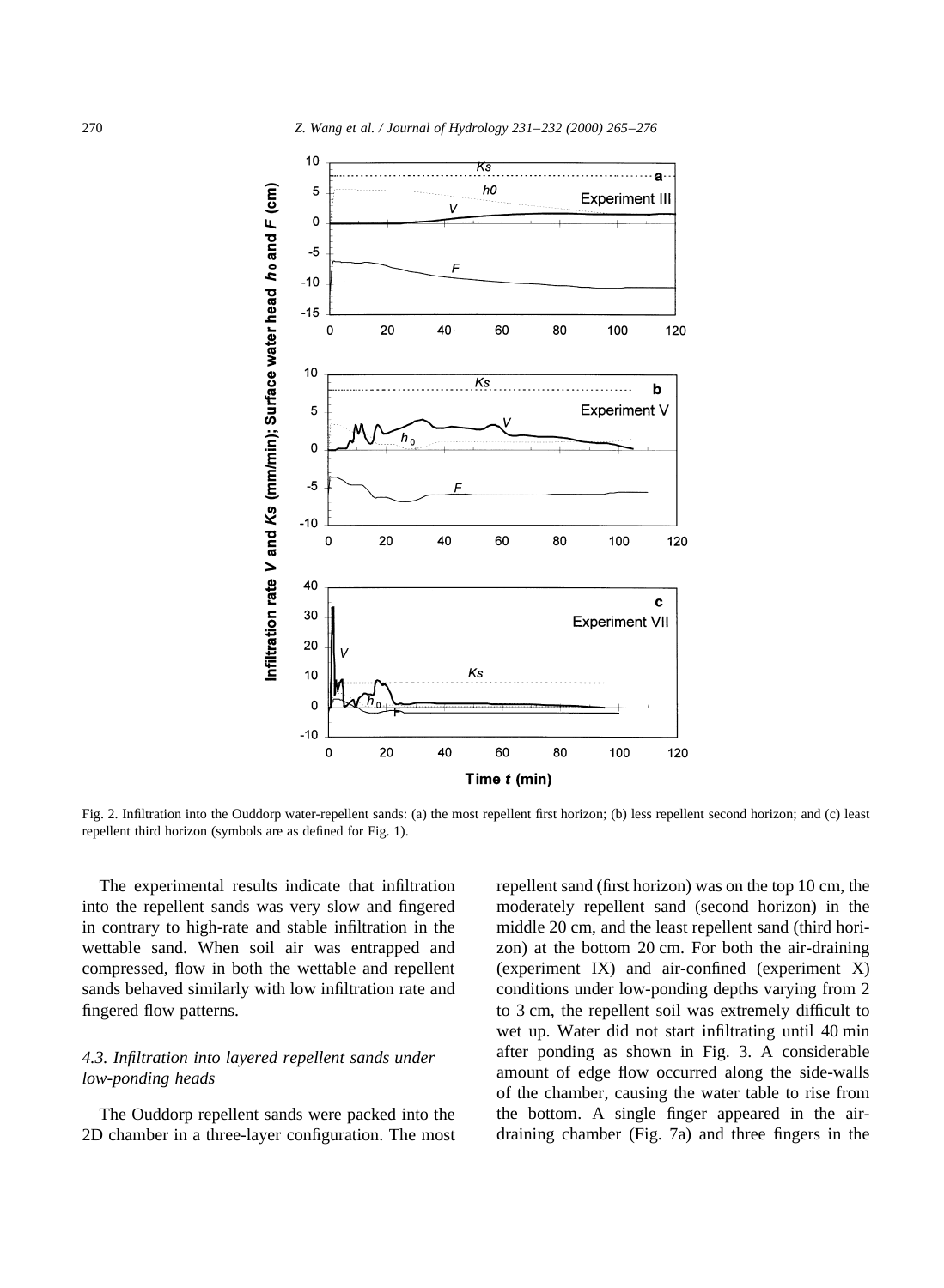

Fig. 3. Infiltration into layered Ouddorp water-repellent sands under low-ponding depths: (a) air-draining condition and (b) air-confined condition (symbols are as defined for Fig. 1).<br>30



Fig. 4. Infiltration into layered Ouddorp water-repellent sands under high-ponding depths and the air-confined condition (symbols are as defined for Fig. 1).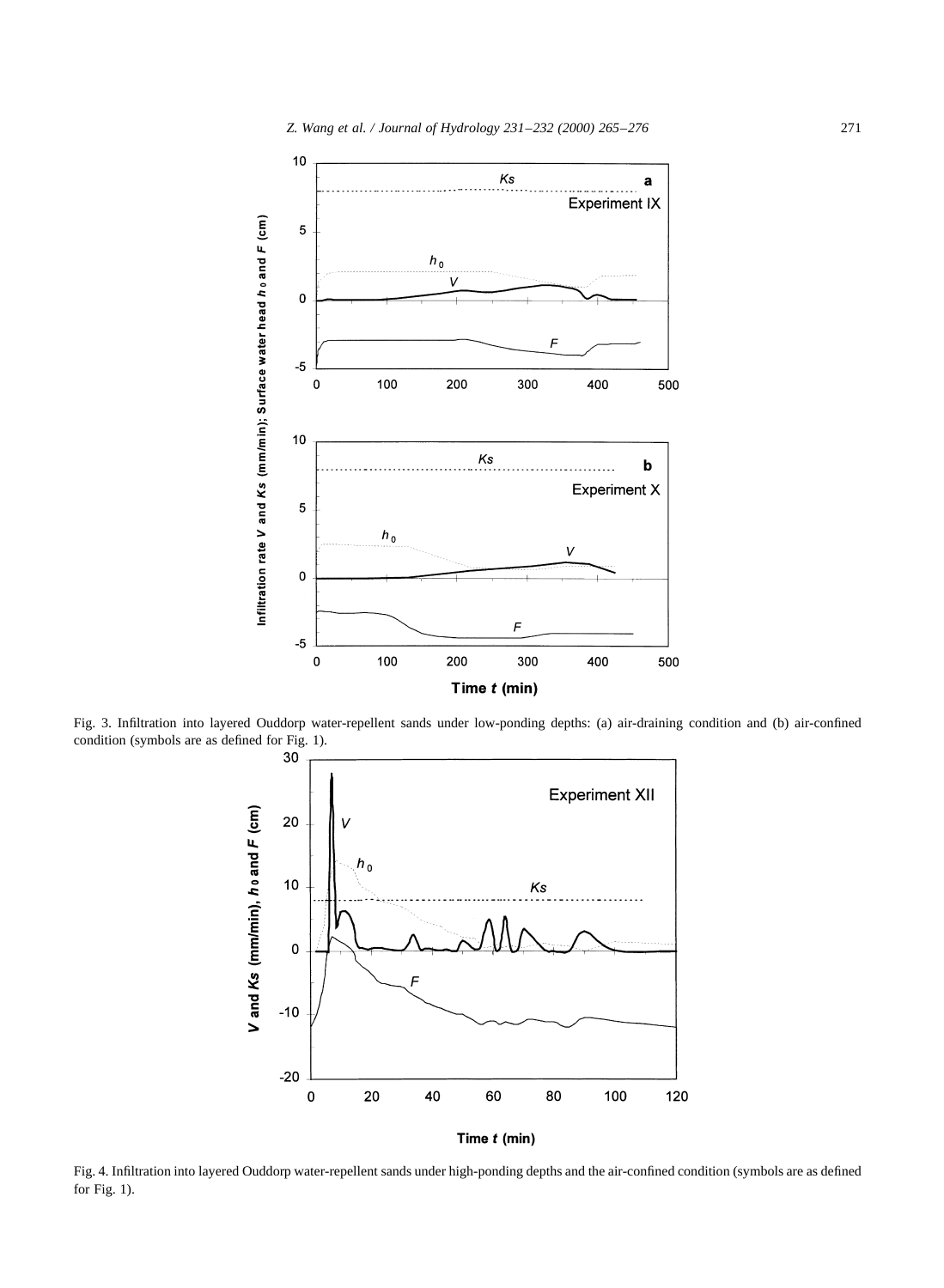

Fig. 5. Wetting front patterns during water infiltration into a wettable silicon sand: (a) stable flow with the air-draining condition (Fig. 1a,  $t = 5$  min) and (b) unstable fingered flow with the air-confined condition (Fig. 1b,  $t = 19$  min).



Fig. 6. Wetting front patterns during water infiltration into separate layers of Ouddorp water-repellent sands: (a) fingered flow in the second horizon repellent sand (Fig. 2b,  $t = 50$  min) and (b) initially stable flow and subsequently fingered flow in the third horizon sand (Fig. 2c,  $t = 20$  min).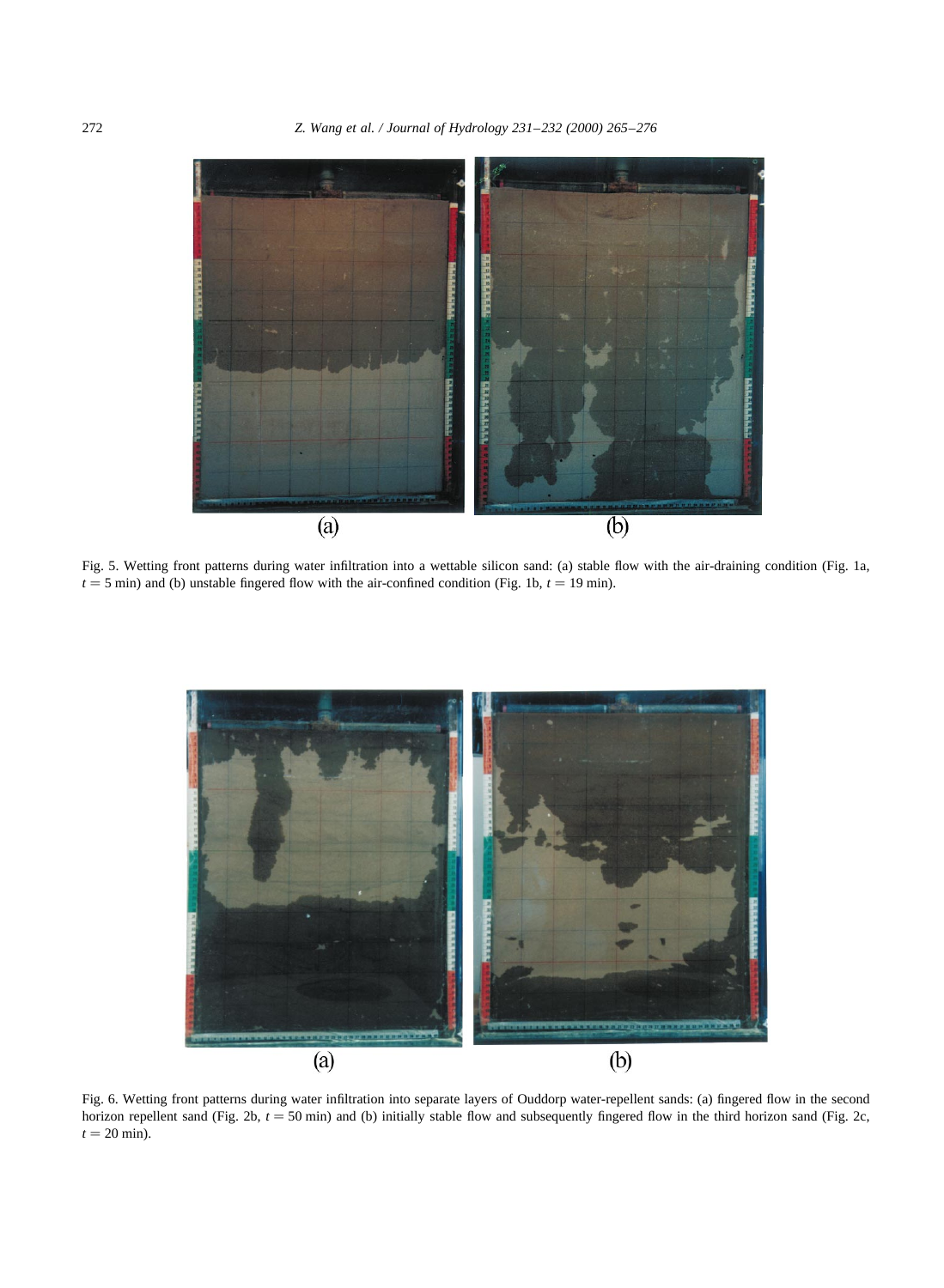

Fig. 7. Wetting front patterns during water infiltration into a three-layer configuration of Ouddorp water-repellent sands under the low-ponding condition: (a) fingered flow with the air-draining condition (Fig. 3a,  $t = 190$  min) and (b) fingered flow with the air-confined condition (Fig. 3b,  $t = 300 \text{ min}$ .



Fig. 8. Wetting front patterns during water infiltration into a three-layer configuration of Ouddorp water-repellent sands: (a) stable flow when the surface ponding depth  $h_0 = 14$  cm, greater than  $h_{we} = 12$  cm, the water-entry value of the repellent sand (Fig. 4,  $t = 7$  min) and (b) fingered flow when  $h_0 < h_{we}$  (Fig. 4,  $t = 33$  min). The soil surface was 10 cm below the inverted T tube.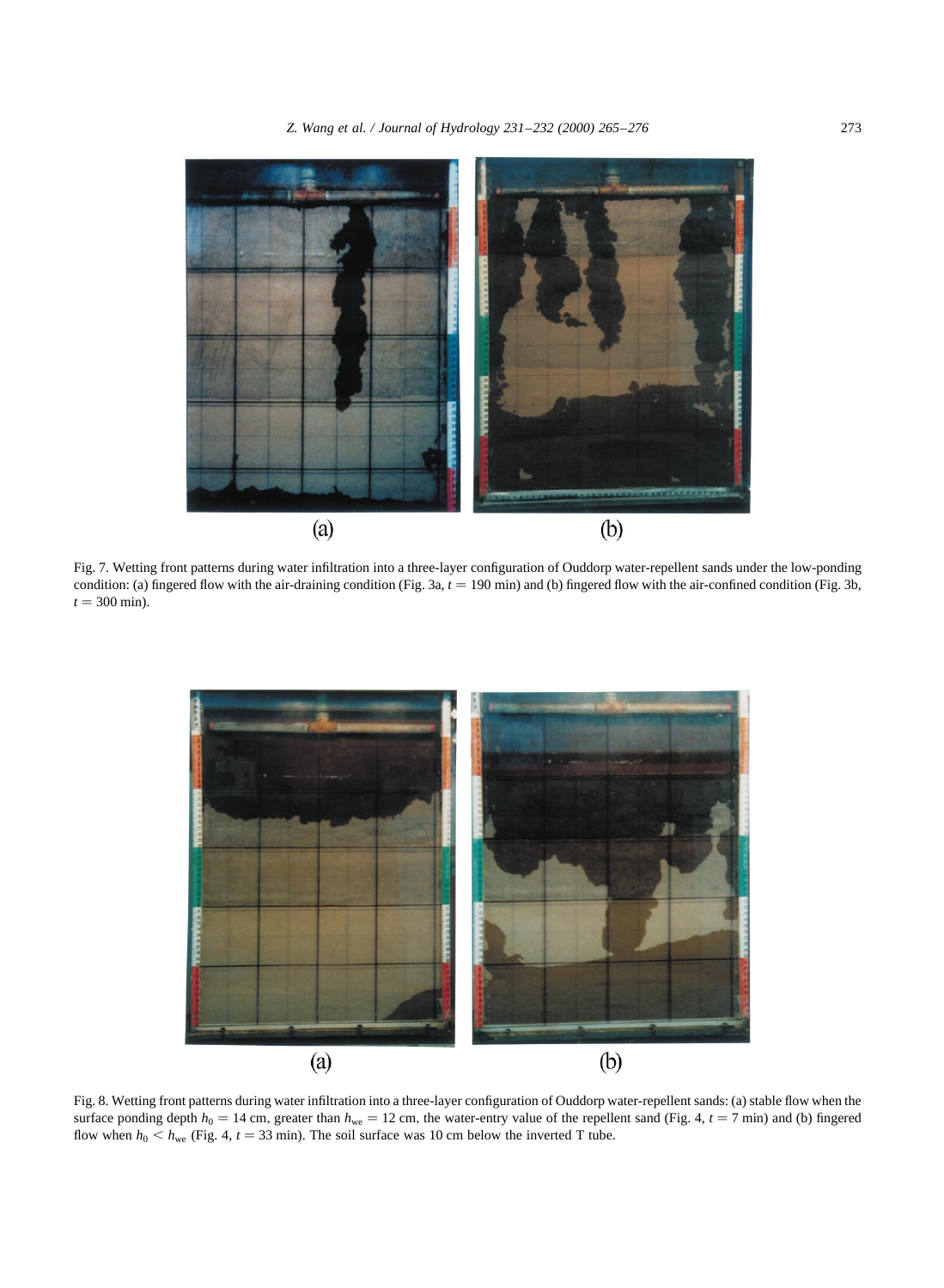air-confined chamber (Fig. 7b). Due to the extremely low infiltration rate, soil air was not compressed before the edge flow reached the bottom. During the fast upward wetting, soil air in both chambers was slightly compressed. Air bubbles broke through a very thin layer of the wetted top layer and escaped into the open air.

# *4.4. Infiltration into layered repellent sands under high-ponding heads*

For the above experiments the water-entry value  $(h_{we} = 12 \text{ cm})$  of the top repellent sand was not exceeded, which resulted in a zero infiltration rate at the beginning of infiltration. In experiment XI and XII (Table 1), we applied a greater than 12 cm of ponding head at the soil surface to observe the effects of high ponding. The results of experiment XII are shown in Figs. 4 and 8. Infiltration started promptly at  $t = 6$  min when the ponding depth  $h_0$  exceeded 12 cm. The wetting front was stable for a short time between  $t = 6$ and 9 min (Fig. 8a) when  $h_0 > h_{\text{we}}$ , which is consistent with  $V > K_s$  and  $F > 0$  for stable flow. As soon as  $h_0$  was reduced below 12 cm at about  $t = 10$  min, the wetting front became unstable and fingered as shown in Fig. 8b. In this case, the soil air entrapment between the waters at surface and bottom of the soil could have been compressed, which could have accelerated the occurrence of fingering. The unstable flow again corresponded well to the instability criteria  $V < K_s$  after  $t = 9$  min and  $F < 0$  after  $t =$ 15 min:

#### **5. Discussions and conclusion**

The initially dry repellent sands were difficult to wet. If the repellent sand was eventually wetted after a long time of wetting, the infiltration flow advanced through fingered paths, bypassing a large volume of soil in the top layer. In addition to this study conducted in the laboratory, there are many other studies that have also confirmed the occurrence of fingering in the field (e.g. Ritsema et al., 1993; Hendrickx et al., 1993; Dekker and Ritsema, 1994, 1995; Ritsema and Dekker, 1994, 1995). The size and speed of the fingered flow in repellent soils were successfully predicted by Wang et al. (1998b,c).

The infiltration rates in repellent sands were very slow. Fingering occurred if the surface ponding head  $h_0$  was less than the soil water-entry value,  $h_{we}$ . However, the infiltration flow became stable if  $h_0$  >  $h_{\text{we}}$ . This principle was also found to be true for wettable sandy soils (Wang et al., 1998b). All of the observed unstable and stable flows were accurately predicted by the velocity criterion  $(V < K<sub>S</sub>)$  (Parlange and Hill, 1976) and the pressure criterion  $F = h_0$  –  $h_{\text{we}} - h_{\text{af}} < 0$  (Raats, 1973; Philip, 1975; Wang et al., 1998b). The findings here are significant for field water management in repellent soils. For example, the difficulties in wetting the repellent soils can be overcome by using the high-ponding surface irrigation methods (e.g. level-basin or deep furrow irrigation). The high-ponding methods will increase infiltration. However, since the surface water head will become negative after the cessation of infiltration, the pressure head criterion of  $h_0 < h_{\text{we}}$  can easily be satisfied, thus fingering will eventually occur during redistribution of infiltrated water.

Summarizing existing reports on the occurrence of unstable preferential flow, the individual or combined effects of air entrapment, soil layering, soil macropores, surface desaturation, and soil water repellency, are responsible for fingering in the field. With the unavoidable effect of surface desaturation (redistribution following infiltration), field infiltration and drainage cycles will more likely result in fingering. Further research is urgently needed to incorporate the unstable flow theory into simulation models, since unstable flow is an important mechanism for preferential contamination of groundwater systems.

### **References**

- Baker, R.S., Hillel, D., 1990. Laboratory tests of a theory of fingering during infiltration into layered soils. Soil Sci. Soc. Am. J. 54, 20–30.
- Bond, R.D., 1969. The occurrence of water-repellent soils in Australia. In: Debano, L.F., Letey, J. (Eds.), Water Repellent Soils. Proceedings of the Symposium on Water Repellent Soils, Univ. Calif., Riverside.
- Butters, G.L., Jury, W.A., Ernst, F.F., 1989. Field scale transport of bromide in an unsaturated soil: 1. Experimental methodology and results. Water Resour. Res. 25, 1575–1581.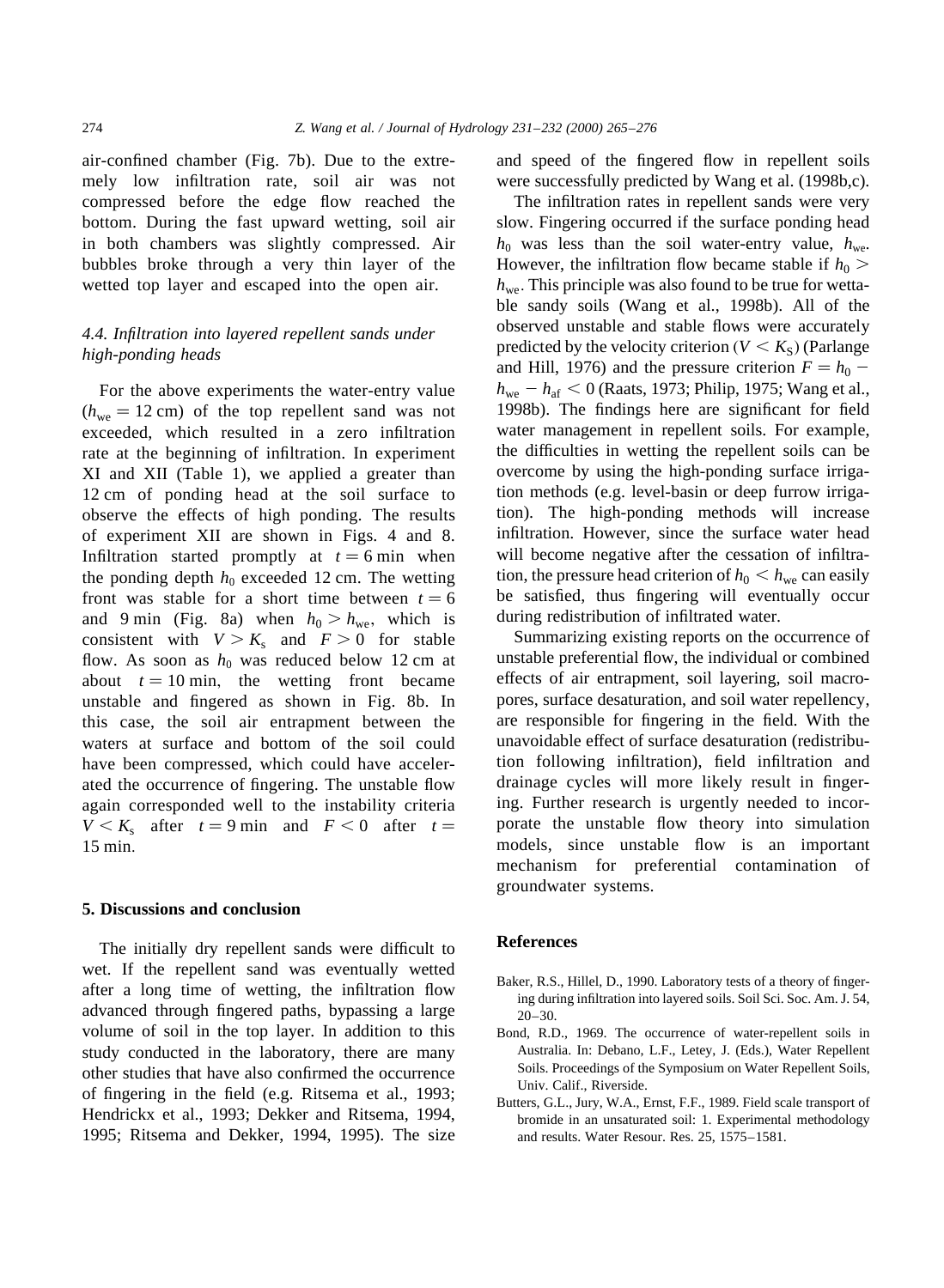- Chuoke, R.L., van Meurs, P., van der Poel, C., 1959. The instability of slow, immiscible, viscous liquid–liquid displacements in permeable media. Trans. Am. Inst. Min. Metall. Pet. Eng. 216, 188–194.
- Clothier, B.E., White, I., Hamilton, G.J., 1981. Constant-rate rainfall infiltration: field experiment. Soil Sci. Soc. Am. J. 45, 245– 249.
- DeBano, L.F., 1969. Water repellent soils: a worldwide concern in management of soil and vegetation. Agric. Sci. Rev. 7 (2), 11– 18.
- Dekker, L.W., Ritsema, C.J., 1994. How water moves in a water repellent sandy soil: 1. Potential and actual water repellency. Water Resour. Res. 30, 2507–2517.
- Dekker, L.W., Ritsema, C.J., 1995. Fingerlike wetting patterns in two water-repellent loam soils. J. Environ. Qual. 24, 324– 333.
- Diment, G.A., Watson, K.K., 1985. Stability analysis of water movement in unsaturated porous materials, 3: Experimental studies. Water Resour. Res. 21, 979–984.
- Flury, M., Flühler, H., Jury, W.A., Leuenberger, J., 1994. Susceptibility of soils to preferential flow of water: a field study. Water Resour. Res. 30, 1945–1954.
- Ghodrati, M., Jury, W.A., 1990. A field study using dyes to characterize preferential flow of water. Soil Sci. Soc. Am. J. 54, 1558–1563.
- Ghodrati, M., Jury, W.A., 1992. A field study of the effects of soil structure and irrigation method on preferential flow of pesticides in unsaturated soil. J. Contam. Hydrol. 11, 101–125.
- Glass, R.J., Parlange, J.-Y, Steenhuis, T.S., 1991. Immiscible displacement in porous media: stability analysis of three-dimensional, axisymmetric disturbances with application to gravity driven wetting front instability. Water Resour. Res. 27, 1947– 1956.
- Glass, R.J., Steenhuis, T.S., Parlange, J.-Y., 1988. Wetting front instability as a rapid and far-reaching hydrologic process in the vadose zone. J. Contam. Hydrol. 3, 207–226.
- Glass, R.J., Steenhuis, T.S., Parlange, J.-Y., 1989. Wetting front instability, 2. Experimental determination of relationships between system parameters and two dimensional unstable flow field behavior in initially dry porous media. Water Resour. Res. 25, 1195–1207.
- Held, R.J., Illangasekare, T.H., 1995. Fingering of dense nonaqueous phase liquids in porous media 1. Experimental investigation. Water Resour. Res. 31, 1213–1222.
- Hendrickx, J.M.H., Dekker, L.W., Boersma, O.H., 1993. Unstable wetting fronts in water repellent field soils. J. Environ. Qual. 22, 109–118.
- Hill, D.E., Parlange, J.-Y., 1972. Wetting front instability in layered soils. Soil Sci. Soc. Am. Proc. 36, 692–702.
- Hillel, D., Baker, R.S., 1988. A descriptive theory of fingering during infiltration into layered soils. Soil Sci. 146, 51–56.
- Holzhey, C.S, 1969. Water repellent soils in Southern California. In: DeBano, L.F., Letey, J. (Eds.), Water Repellent Soils. Proceedings of the Symposium on Water Repellent Soils, Univ. Calif., Riverside, pp. 31–41.
- Jamison, V.C., 1969. Wetting resistance under citrus trees in Florida, In: DeBano, L.F., Letey, J. (Eds.), Water Repellent Soils.

Proceedings of the Symposium on Water Repellent Soils, Univ. Calif., Riverside, pp. 9–15.

- Jury, W.A., Flühler, H., 1992. Transport of chemicals through soil: mechanism, models, and field applications. Adv. Agron. 47, 141–201.
- Jury, W.A., Elabd, H., Resketo, M., 1986. Field study of napropamide through unsaturated soil. Water Resour. Res. 5, 749–755.
- Kung, K.J.S., 1990. Preferential flow in a sandy vadose zone, 1. Field observations. Geoderma 46, 51–58.
- Letey, J., 1969. Measurement of contact angle, water drop penetration time, and critical surface tension, In: DeBano, L.F., Letey, J. (Eds.), Water Repellent Soils, Proceedings of the Symposium on Water Repellent Soils, Univ. Calif., Riverside, pp. 43–47.
- Letey, J., Osborn J.F., Valoras, N., 1975. Soil water repellency and the use of nonionic surfacants. Contribution No 154, Univ. Calif., Davis, 85 pp.
- Liu Yaping, Steenhuis, T.S., Parlange, J.-Y., 1994. Formation and persistence of fingered flow fields in coarse grained soils under different moisture contents. J. Hydrol. 159, 187–195.
- Nieber, J.L., 1996. Modeling finger development and persistence in initially dry porous media. Geoderma 70, 207–229.
- Parlange, J.Y., Hill, D.E., 1976. Theoretical analysis of wetting front instability in soils. Soil Sci. 122, 236–239.
- Perroux, K.M., White, I., 1988. Designs for disc permeameters. Soil Sci. Soc. Am. J. 52, 1205–1215.
- Philip, J.R., 1975. Stability analysis of infiltration. Soil Sci. Soc. Am. Proc. 39, 1042–1049.
- Raats, P.A.C., 1973. Unstable wetting fronts in uniform and nonuniform soils. Soil Sci. Soc. Am. Proc. 37, 681–685.
- Ritsema, C.J., Dekker, L.W., 1994. How water moves in a water repellent sandy soil: 2. Dynamics of fingered flow. Water Resour. Res. 30, 2519–2531.
- Ritsema, C.J., Dekker, L.W., 1995. Distribution flow: a general process in the top layer of water repellent soils. Water Resour. Res. 31, 1187–1200.
- Ritsema, C.J., Dekker, L.W., Hendrickx, J.M.H., Hamminga, W., 1993. Preferential flow mechanism in a water repellent sandy soil. Water Resour. Res. 29, 2183–2193.
- Roth, K., Jury, W.A., Fluhler, H., Attinger, W., 1991. Tranport of chloride through an unsaturated field soil. Water Resour. Res. 27, 2533–2541.
- Saffman, P.G., Taylor, S.G., 1958. The penetration of fluid into a porous medium or Hele–Shaw cell containing a more viscous liquid. Proc. R. Soc. Ser. A 245, 312–329.
- Selker, J.S., Steenhuis, T.S., Parlange, J.-Y., 1992. Wetting front instability in homogeneous sandy soils under continuous infiltration. Soil Sci. Soc. Am. J. 56, 1346–1350.
- Starr, J.L., DeRoo, H.C., Frink, C.R., Parlange, J.-Y., 1978. Leaching characteristics of a layered field soil. Soil Sci. Soc. Am. J. 42, 386–391.
- Starr, J.L., Parlange, J.-Y., Frink, C.R., 1986. Water and chloride movement through a layered field soil. Soil Sci. Soc. Am. J. 50, 1384–1390.
- Van't Woudt, B.D, 1969. Resistance to wetting under tropical and subtropical conditions, In: DeBano, L.F., Letey, J. (Eds.), Water Repellent Soils. Proceedings of the Symposium on Water Repellent Soils. Univ. Calif., Riverside, p. 7.